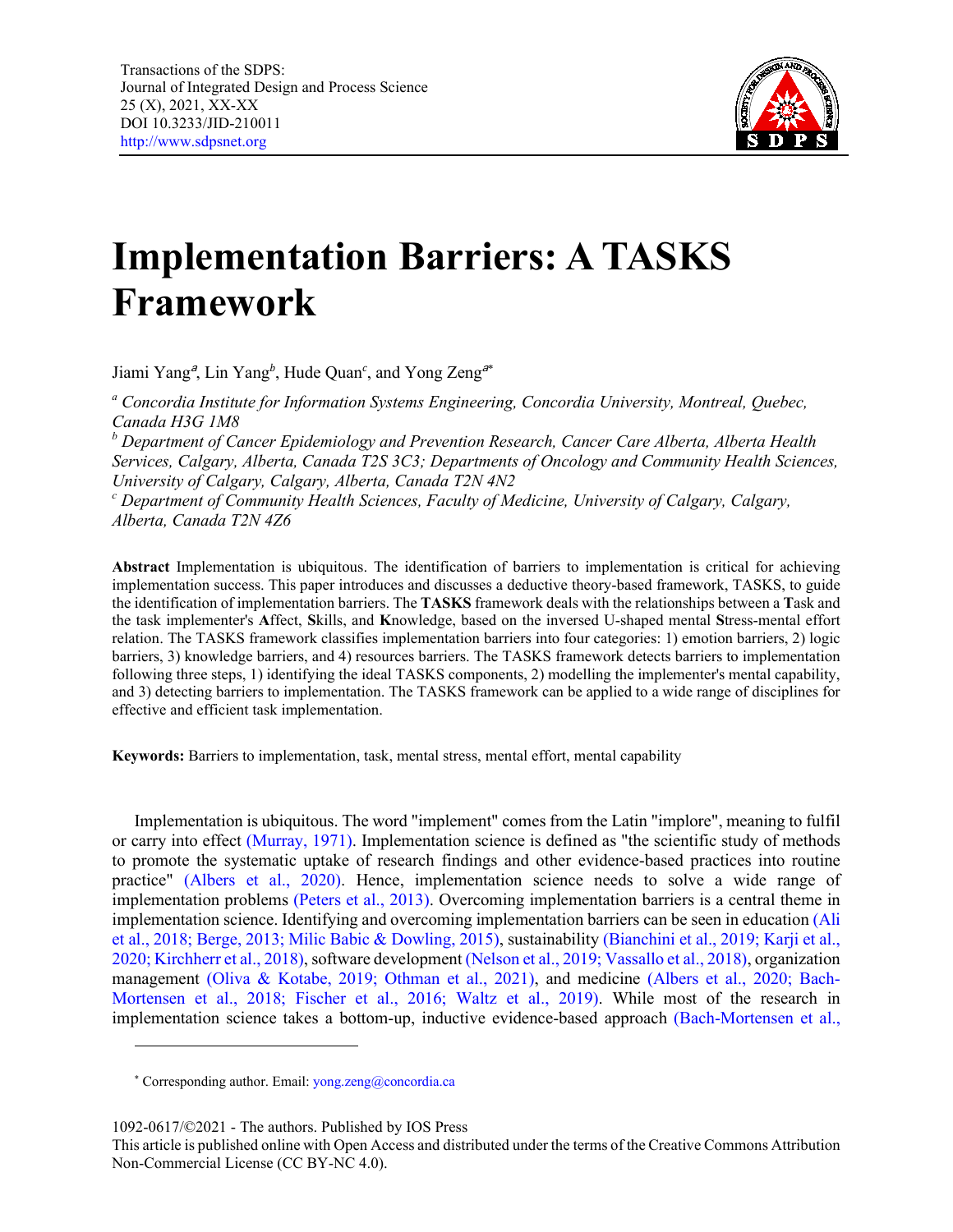2018; Waltz et al., 2019), we propose a deductive theory-based approach, aiming to model the cause-effect relations between influencing factors and barriers. Notably, we intend to classify implementation barriers and define the fundamental factors contributing to these barriers.

Implementation is an action. Action has its implementer and action object and requires resources. During the implementation process, the implementer is an individual or an organization (implementors), and the action object is a task. Thus, the implementation relies on implicit and tacit resources, implementer capabilities and the task context. An implementation aims to optimize the effectiveness and efficiency of actions within a specific context by overcoming barriers. In order to overcome implementation barriers, one would ask the following five questions:

- What is to be implemented?
- Who implements?
- What are the barriers to implementation?
- How to identify implementation barriers? and
- How to overcome implementation barriers?

This paper proposes a **TASKS** (**T**ask, **A**ffect, **S**kills, **K**nowledge, and **S**tress) framework to address the first four questions related to implementation barriers. The TASKS framework is based on two premises: first, humans perform the best when their mental stresses are at an optimal level [\(Yerkes & Dodson, 1908\)](#page-12-1)**;** and second, human mental stresses depend on workload and mental capability that is defined by affect, skills, and knowledge [\(Nguyen & Zeng, 2012, 2017\).](#page-11-3) The last question, overcoming implementation barriers, is the goal of behaviour changes, which will be discussed separately.

To describe the TASKS framework, this paper is organized as follows: Section [1](#page-1-0) introduces the TASKS framework to define and classify barriers to implementation. Section [2](#page-5-0) describes strategies and steps to identify implementation barriers. Finally, section [3](#page-10-4) concludes this paper.

# <span id="page-1-0"></span>**1. Implementation Barriers: Definition and Classification**

## <span id="page-1-2"></span>**1.1. What is to be implemented: Task**

The implementation object is a task, namely a piece of work to be accomplished [\(Locke et al., 1981\).](#page-11-4) Completing a task is similar to a problem-solving process, which involves four steps: understanding the task, producing candidate solutions to accomplishing the task, making decisions to select a good solution, and taking actions to deliver the selected solution [\(Zoller et al., 1987\).](#page-12-2) Nearly all human activities can be considered tasks. Understanding a task formulates what needs to be implemented, which can mostly take the form of questions. Good questions can open up the opportunity of obtaining important information and digging deeper into a task [\(Flammer, 1981; Vale, 2013\).](#page-11-5) Therefore, asking questions is a fundamental prerequisite to incorporating knowledge transfer priorities into task planning [\(Koch & Sauer, 2010\).](#page-11-6) That is to say, asking questions is a vehicle to start a process of generating solutions that can lead to action [\(Vale,](#page-12-3)  2013). Hence, fundamentally, a task is to ask.

# **1.2. Who implements: "ASK" constitutes the implementer's mental capability**

Human mental capability is the foundation to define implementation barriers. An implementation barrier represents human incapability to complete a task and increases mental stress. Based on the Yerkes-Dodson law [\(Yerkes & Dodson, 1908\),](#page-12-1) which states an inverse U-shaped relationship between mental stress and performance, Nguyen and Zeng [\(Nguyen & Zeng, 2012, 2017\)](#page-11-3) qualitatively defined human mental stress  $(\sigma)$  as the ratio of perceived workload over mental capability, as described in Equation [\(1\)](#page-1-1).

$$
\boldsymbol{\sigma} = \frac{T}{c_p} = \frac{T}{(K+S)*A}, \ \mathbf{A} \in (0,1), \tag{1}
$$

<span id="page-1-1"></span>where knowledge (K), skill (S), and affect (A) are three key factors determining the human mental capability  $(C_p)$  to tackle a perceived workload (T) related to a given task. The workload is an external load exerted on an individual. This workload can be associated with the complexity of the task. The amount of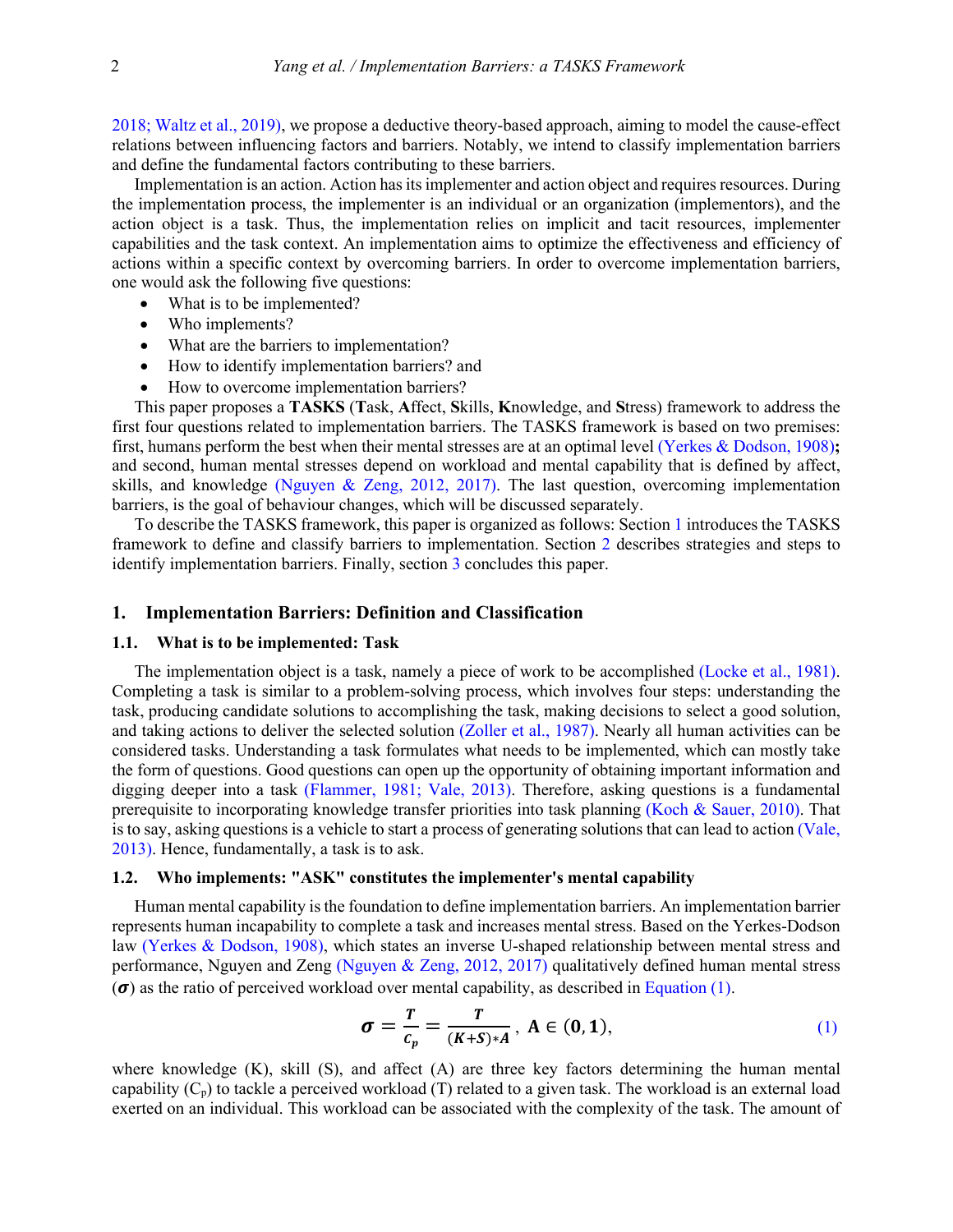external workload is the most direct source of mental stress. Both knowledge and skills form human rationality. Knowledge (K) includes the facts and cause-effect relationships related to the workload (T). Skills (S) can be categorized into cognitive and affective, for which logic is a critical part. The activated knowledge and skills lead to the complementation of workload, yet the activation level may vary. Affect (A) refers to any experience of feeling or emotion, ranging from suffering to elation. Affect, which falls between 0 and 1, could determine how much of an implementer's knowledge and skills can be activated and harnessed to complete a given task.

TASKS framework is a generic model that is closely related to existing discipline-specific causal models. Wan et al. [\(Wan, 2021; Wan et al., 2017\)](#page-12-4) proposed the KMAP-O casual framework for the behavioural system that constitutes Knowledge, Motivation, Attitude, Practice, and Outcome. KMAP-O framework suggests that health education or behavioural intervention(s) may directly affect knowledge, motivation, attitude, and practice to influence the outcome. Meanwhiles, suboptimal knowledge, motivation, attitude, and practice could become barriers that mediate the effect of health education or behavioural interventions on desired outcomes. Although the TASKS framework can be applied to a wide range of disciplines, it shares considerable similarities to the established implementation science framework in health research. Michie et al. proposed the Theoretical Domains Framework (TDF) of behaviour change at the implementer level to investigate implementation problems [\(Cane et al., 2012; Michie et al., 2005\).](#page-10-5) TDF defined 14 domains of theoretical constructs that are related to behaviour change: 1) knowledge, 2) skills, 3) social/professional role and identity, 4) beliefs about capabilities, 5) optimism, 6) beliefs about consequences. 7) reinforcement, 8) intentions, 9) goals, 10) memory, attention and decision processes, 11) environmental context and resources, 12) social influences, 13) emotions, and 14) behavioural regulation [\(Atkins et al., 2017\).](#page-10-6) Michie also proposed a casual behaviour system called COM-B involving Capability, Opportunity, and Motivation to produce behaviour. COM-B forms the hub of a "behaviour change wheel" [\(Atkins et al., 2017; Michie et](#page-10-6) al., 2011). Like the KMAP-O framework, TDF-related domains could act as barriers in the COM-B model to mediate the effect of behaviour interventions on behaviour change outcomes. At the organizational level, Damschroder and colleagues [\(Damschroder et al., 2009\)](#page-11-7) proposed the Consolidated Framework for Implementation Research (CFIR) containing five major domains: 1) intervention characteristics, 2) outer setting, 3) inner setting, 4) characteristics of the individuals involved that might influence implementation, and 5) the process of implementation. Several domains in CFIR involve humans, therefore, human activities or tasks. In particular, the fourth CFIR domain is specific to the characteristic of implementers, which echoes the TDF domains and resembles the mental capability in the TASKS framework.

# **1.3. What are the barriers to implementation: inappropriate mental stress "Sigma (**σ**)" leads to barriers**

Implementation barriers prevent humans from completing tasks [\(USAID, 2014\).](#page-12-5) A direct consequence of implementation barriers is poor performance in completing a task. Yerkes and Dodson related performance to stresse[s \(Yerkes & Dodson, 1908\).](#page-12-1) In implementation science, the poor performance of the implementer is often associated with a lack of necessary effort. Nguyen and Zeng adapted the Yerkes-Dodson Law to address the relationship between mental stress and mental effort [\(Nguyen & Zeng, 2012\),](#page-11-3) implying that an appropriate range of mental stresses will lead to optimal mental efforts. Low- and highlevel mental stresses would produce low-level mental efforts, whereas medium-level mental stress results in optimal-level mental efforts (Figure 1).



**Figure. 1. Mental Stress-Effort Model**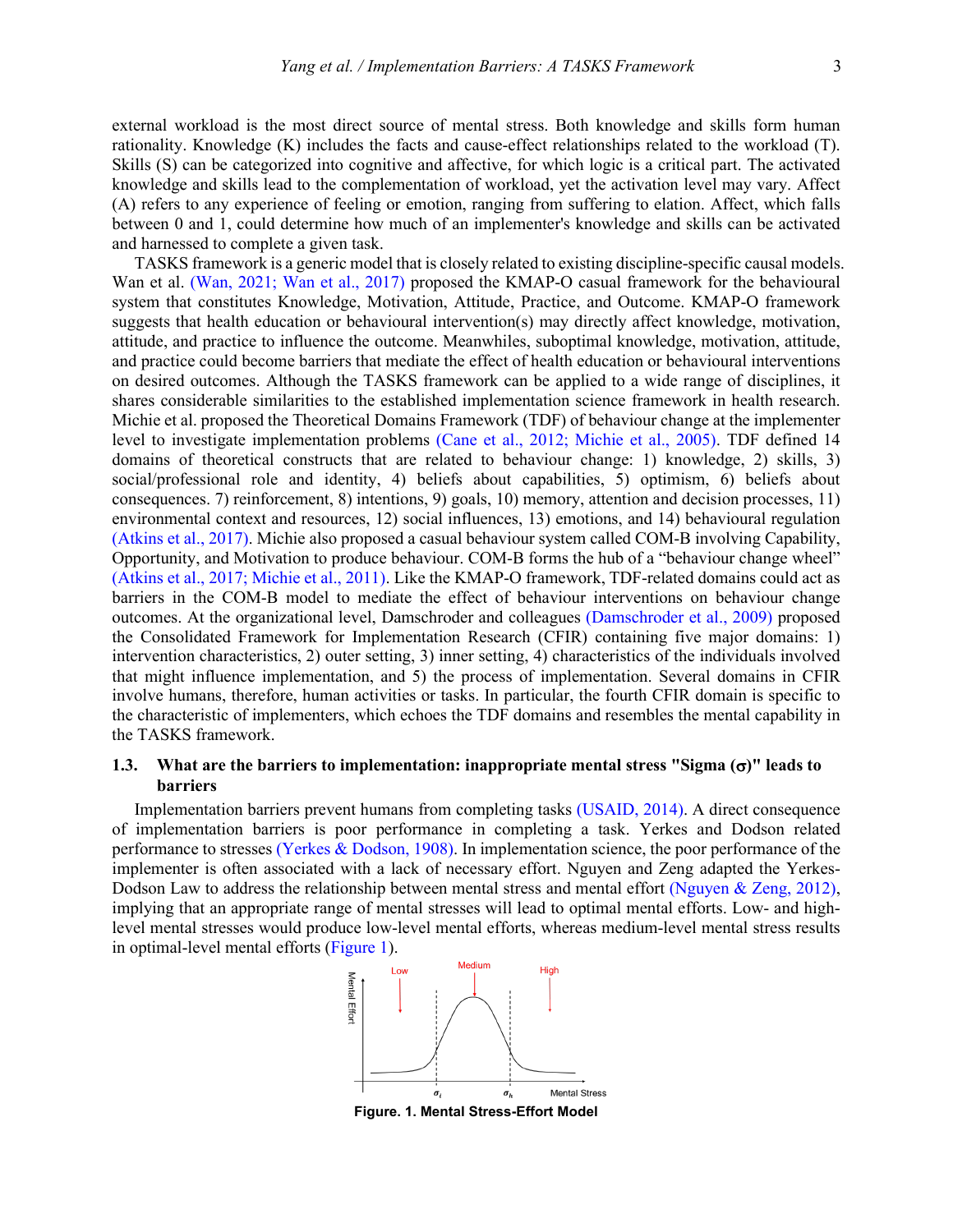Suboptimal effort and its associated level of mental stress can generate implementation barriers. An implementation task is stated by the statement "Implementers implement a task". We can look for the sources of implementation barriers from the mental stress model presented in Equation (1) and other external resources such as time or cost. Then the statement is formed into "Implementers implement a task with their affect, skill, knowledge, and resources", as illustrated in [Figure 2.](#page-3-0) We can then identify implementation barriers through identifying gaps between the actual and ideal human mental capability and resources to complete a task.



**Figure. 2. The Implementation Barriers**

<span id="page-3-0"></span>Each of the affect, skills, knowledge, and resources gap between actual implementors and ideal scenarios could generate barriers to implementation. Accordingly, implementation barriers can be categorized into four sub-types: 1) emotion barriers related to the awareness associated with motivation, attitudes (such as cognitive/awareness, expectation, and value) [\(Rosenstock et al., 1988; Wan, 2021\),](#page-12-6) belief (such as acceptance, optimism), feelings (such as anxiety, pressure, fear), or ethics; 2) logic barriers related to thinking styles (such as synthesists, idealists, pragmatists, analysts, and realists), thinking strategies and reasoning abilities; 3) knowledge barriers, including knowledge and actionability to accomplish a task; and 4) resource barriers related to all required implicit and tacit resources around the task environment. The classification is shown in [Table 1.](#page-3-1)

#### **Table 1. Barriers Classification**

<span id="page-3-1"></span>

| <b>Categories</b>         | <b>Content</b>                                                                                                                                                           |
|---------------------------|--------------------------------------------------------------------------------------------------------------------------------------------------------------------------|
| <b>Emotion Barriers</b>   | Motivation, attitudes (such as cognitive/awareness, expectation, value), belief<br>(such as acceptance, optimism), feelings (such as anxiety, pressure, fear), or ethics |
| <b>Logic Barriers</b>     | Thinking styles, thinking strategies, or reasoning methods                                                                                                               |
| <b>Knowledge Barriers</b> | Knowledge and actionability                                                                                                                                              |
| <b>Resource Barriers</b>  | All environment components (such as time, money and cognitive capacity)                                                                                                  |

### **1.4. Examples of barriers**

The health domain is among the most researched area regarding implementation barriers. The primary methodology in health research is the evidence-based approach through qualitative and quantitative studies [\(Albers et al., 2020; Bach-Mortensen et al., 2018; Waltz et al., 2019\).](#page-10-0) Qualitative studies conduct individual in-depth interviews or focus groups providing rich text data on individual and contextual determinants,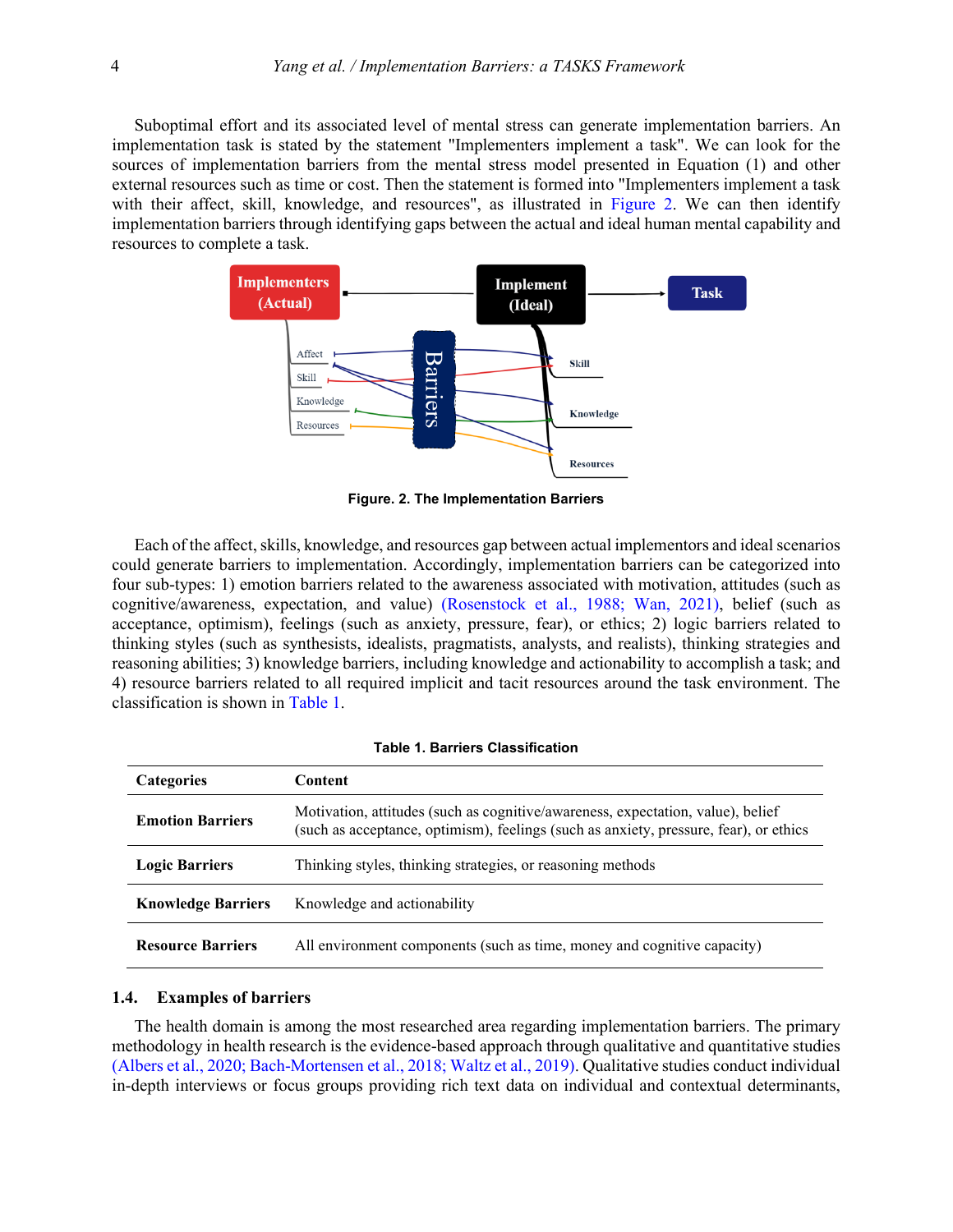whereas quantitative studies consist of administering surveys, questionnaires or experiments to quantify contextual determinants [\(Albers et al., 2020; Peters et al., 2013\).](#page-10-0)

For example, implementation science in health research has identified a wide range of barriers to implement health-related interventions. Previous studies reported barriers that are specific to individual studies [\(Lawrence et al., 2016\).](#page-11-8) As a comprehensive summary, Cochrane et al. [\(Cochrane et al., 2007\)](#page-10-7) defined seven categories of barriers: cognitive-behavioural barriers, attitudinal or rational-emotional barriers, professional barriers, barriers embedded in the guidelines or evidence, patient barriers, support/resource barriers, and system/process barriers. Cognitive-behavioural barriers include lack of knowledge, awareness, professional skill, or appraisal skills. Attitudinal or rational-emotional barriers include lack of efficacy, lack of confidence, lack of sense of authority, lack of outcome expectancy, and inaccurate self-assessment. Professional barriers include the influence of invariants such as age, experience, gender, lack of motivation, the influence of individual characteristics, concern for legal issues, rigidity of professional boundaries, lack of appropriate peer influences or models. Barriers embedded in the guidelines or evidence include lack of practical access, lack of comprehensible structure, lack of utility, lack of local applicability, lack of convincing evidence. Patient barriers include conflicting culture, educational, cognitive, attitudinal behaviours, and lack of adherent or concordant behaviour. Likewise, Fischer *et al.* [\(Fischer et al., 2016\)](#page-11-9) organized and summarized three main barriers: 1) personal factors related to physicians' knowledge and attitudes; 2) guideline-related factors related to the task and its instructions of the process; 3) external factors related to organizational constraints, tasks required resources, and interactions among other professionals. These barriers are mapped into the TASKS framework, as shown in [Table 2.](#page-4-0) The TASKS framework has also been applied to other areas such as sustainable design, education design, organizational management, and design creativity [\(Nguyen & Zeng, 2012\).](#page-11-3)

<span id="page-4-0"></span>

| <b>Categories</b>            | Content                                                                                                                                                                                    | Barriers to implementation of the health-related intervention |                                                                                                                                                                                                                                                                                                                                                                                    |  |
|------------------------------|--------------------------------------------------------------------------------------------------------------------------------------------------------------------------------------------|---------------------------------------------------------------|------------------------------------------------------------------------------------------------------------------------------------------------------------------------------------------------------------------------------------------------------------------------------------------------------------------------------------------------------------------------------------|--|
| Emotion<br><b>Barriers</b>   | Motivation, attitudes<br>(such as<br>cognitive/awareness,<br>expectation, value), belief<br>(such as acceptance,<br>optimism), feelings (such<br>as anxiety, pressure, fear),<br>or ethics | a.<br>b.<br>$\mathbf{c}$ .<br>d.<br>e.                        | Motivation<br>Attitudes: awareness, expectation, value, agreement, self-<br>efficacy, leadership, judgement, creativity, outcome<br>expectancy, adherence<br>Belief: acceptance, optimism<br>Feelings: uncertainty, legal, peer, gender, local culture,<br>courage, confidence, anxiety, pressure, fear<br>Ethics                                                                  |  |
| Logic Barriers               | Thinking styles, thinking<br>strategies, or reasoning<br>methods                                                                                                                           | a.<br>b.<br>c.                                                | Thinking styles: critical appraisal skills,<br>Thinking strategies<br>Reasoning methods: induction, deduction, abduction,<br>recursion                                                                                                                                                                                                                                             |  |
| Knowledge<br><b>Barriers</b> | Knowledge and<br>actionability                                                                                                                                                             | a.<br>b.<br>c.<br>d.<br>e.<br>f.                              | Knowledge: awareness, familiarity<br>Strong in language, specific professional knowledge<br>(biology, chemistry, medical theories), clear intervention<br>goals,<br>Guideline (access, layout, complexity, applicability), social<br>and clinical norms<br>Actionability: awareness, familiarity<br>Effective communication<br>Accurate self-assessment, age/maturity of practice, |  |
| Resource<br><b>Barriers</b>  | All environment<br>components, time, money                                                                                                                                                 | a.<br>b.<br>c.                                                | Human environment: collaboration, cognitive capability<br>Built environment: utility, local applicability, organizational<br>constraints, resources (time, cost/funding, support,<br>workload)<br>Natural environment: genetic                                                                                                                                                     |  |

|  | Table 2. Barriers to Implementation of the Health-Related Interventions |  |  |  |
|--|-------------------------------------------------------------------------|--|--|--|
|  |                                                                         |  |  |  |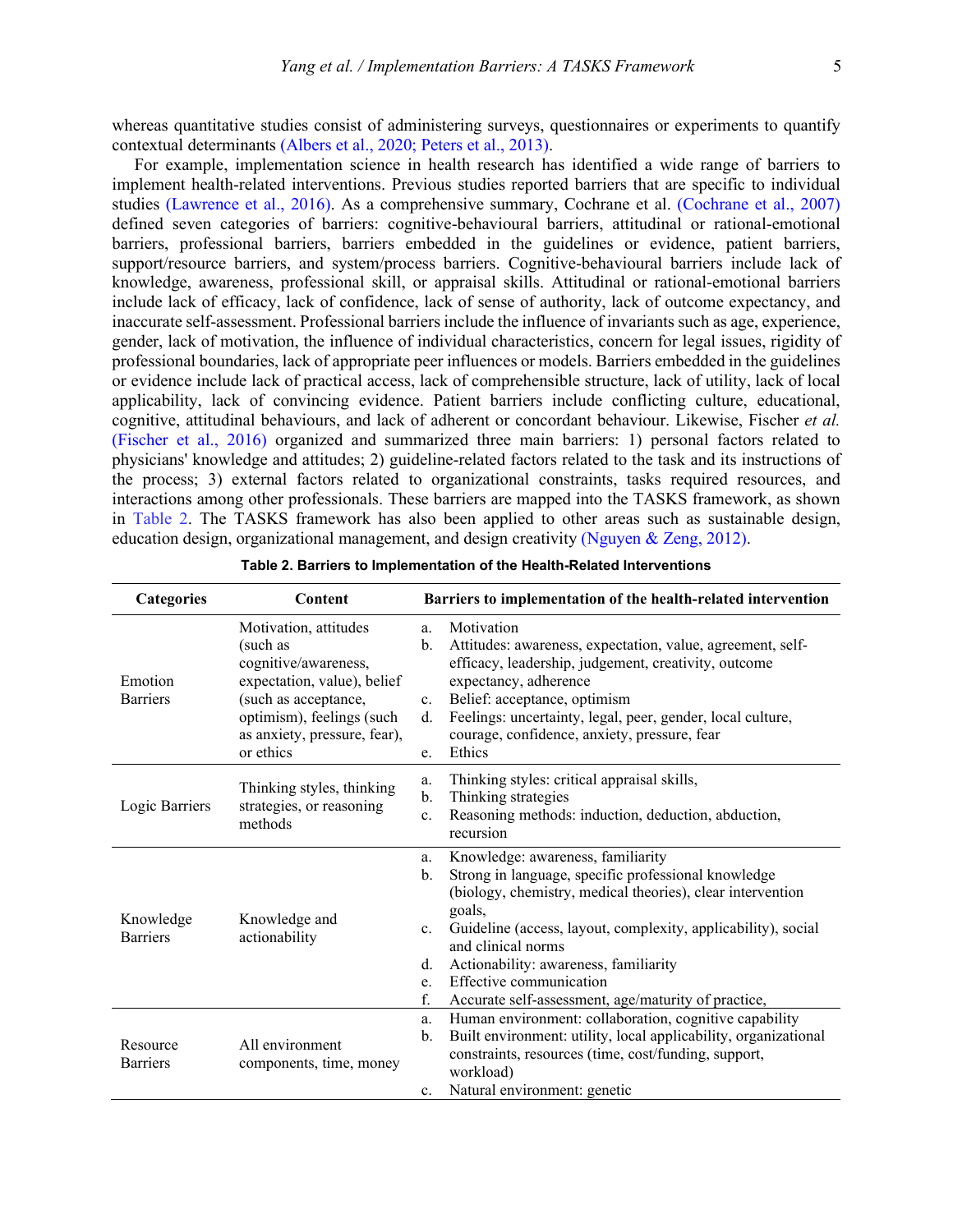# **1.5. Naming of the framework: TASKS**

<span id="page-5-1"></span>The proposed framework is named TASKS based on Equation [\(1\)](#page-1-1), symbolically demonstrated in [Table](#page-5-1)  [3.](#page-5-1) Note that using the symbol  $\sigma$  to denote the stress is borrowed from engineering mechanics.

| a. A task is to ask: $T(o)$ ask                                                                                                   |
|-----------------------------------------------------------------------------------------------------------------------------------|
| b. ASK constitutes human mental capability: A(ffect), S(kills), and K(nowledge)                                                   |
| c. Effect of completing a task: S(tress)                                                                                          |
| d. <b>TASKS</b> : $\frac{T}{(K+S)*A} = \sigma \rightarrow \frac{T}{KSA} = Stress \rightarrow T(KSA)^{-1} = S \rightarrow T(ASK)S$ |

**Table 3. Naming the Framework: TASKS**

# <span id="page-5-0"></span>**2. Detection of Implementation Barriers**

This section describes the logical steps to detect implementation barriers as follow: 1) identifying the ideal TASKS components; 2) modelling the implementer's mental capability (ASK) guided by the ideal TASKS components through various quantitative and qualitative research methods; and 3) detecting the implementation barriers by analyzing implementer's mental stress through comparing ASK and the ideal TASKS components, as depicted in [Figure 3.](#page-5-2)



**Figure. 3. Process to Identify Implementation Barriers**

<span id="page-5-2"></span>Notably, the first step is the key to the process, while the other two steps follow and contextually depend on the ideal TASKS components.

### **2.1. Identifying ideal TASKS components**

Identifying the ideal TASKS components, as the foundation for detecting implementation barriers, aims to identify the workload and related knowledge and skills. Based on Equation (1), the ideal TASKS components can be identified following two steps: 1) workload analysis and 2) skills and knowledge analysis. Affect analysis is unnecessary for ideal TASKS components because no emotion would be involved in an ideal situation.

Effective implementation is achieved through implementing targeted goals and practicing them in the real world [\(Albers et al., 2020\).](#page-10-0) Based on the life cycle of a task, workload analysis aims to define the critical workload and resources to complete the task. Each piece of workload can be viewed as a question, described in Section [1.1.](#page-1-2) The knowledge and skills analysis aims to collect the necessary and sufficient information to answer the question related to each piece of workload.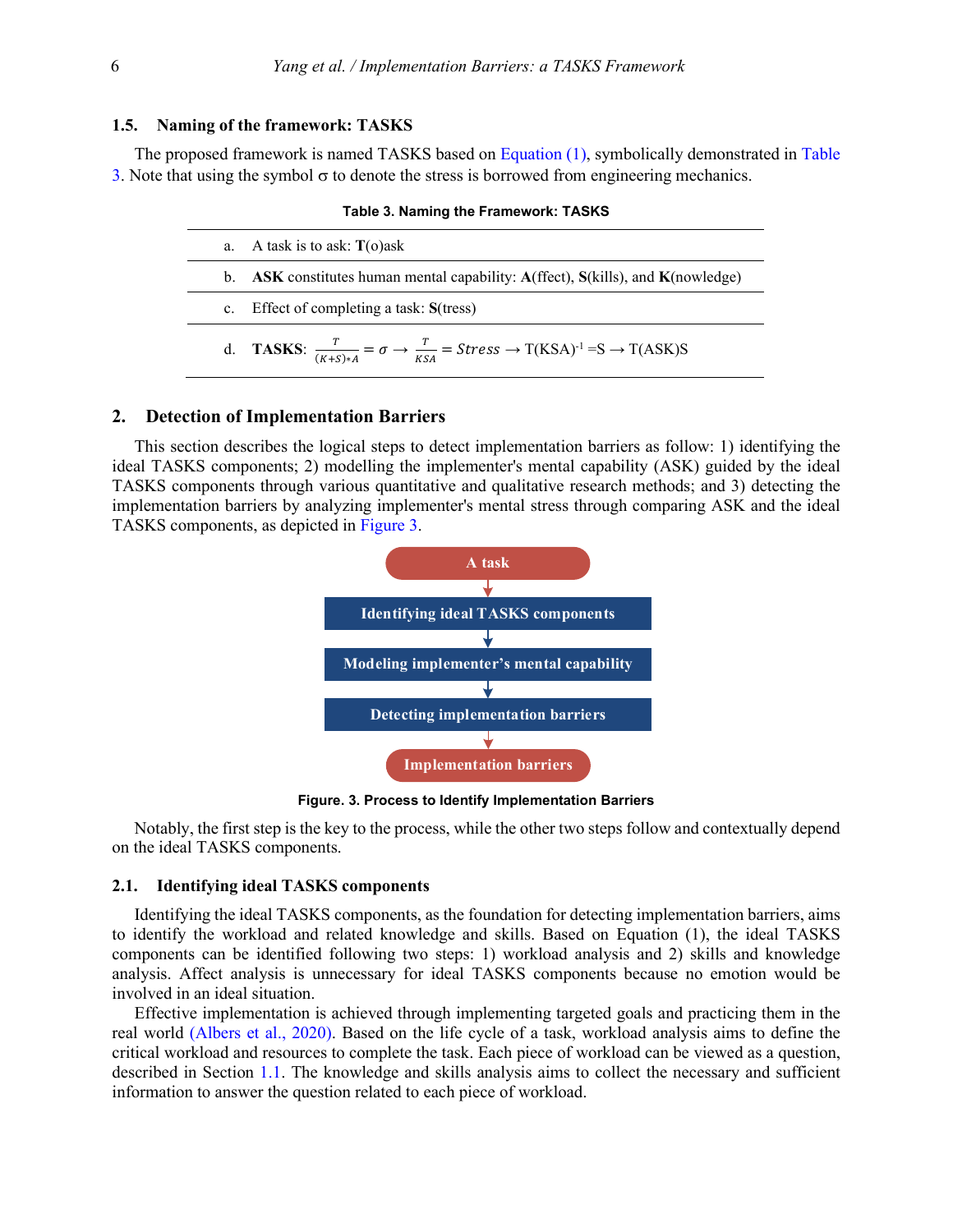#### **2.1.1. Workload analysis**

The goal of a workload analysis is to define "who" is "to do what" with "what resources" to complete a task. The input of a workload analysis is a task description. The output is a list of questions with the necessary resources assigned to the specific task implementer(s), as shown in [Figure 4.](#page-6-0) The workload analysis process is similar to that of requirements analysis for a design problem, where a task description can be viewed as a design statement [\(Wang & Zeng, 2009\).](#page-12-7)



**Figure. 4. Process of Workload Analysis**

<span id="page-6-0"></span>A task is an action object whose context makes up the environment components. The workload related to a task lies in the interactions between the task implementers, which is a part of task environment components, and the other task environment components throughout the entire life cycle of a task. Therefore, workload analysis can be conducted by analyzing the life cycle of a task, the environment components included in the life cycle, and interactions between task implementers and other task environment components.

The environment of a task is everything except the task itself [\(Zeng, 2015, 2011\).](#page-12-8) Zeng and colleagues [\(Chen & Zeng, 2006; Yang et al., 2020; Zeng, 2020\)](#page-10-8) define the task environment in three dimensions: life cycle events, life cycle time, and environment types (social, economic, built, and natural environment), as shown in [Figure 5.](#page-6-1) In the context of implementation science, life cycle time might depend on the specific task and the task-specific context. A typical life cycle of a task includes the initiation, planning, implementation, monitoring, and closure [\(Westland, 2007\).](#page-12-9)



**Figure. 5. Product Environment Structure** [\(Yang et al., 2020\)](#page-12-10)

<span id="page-6-1"></span>A task description can be defined by multiple life cycle events, i.e., initiation, planning, implementation, monitoring, and closure in the TASKS framework. For each life cycle event, many sub-life cycle events form this task's workloads. Four environment types (social, economic, built, and natural) are analyzed for each sub-life cycle event, as shown in [Table 4.](#page-7-0)

The relationship between sub-life cycle events and their environment components is "who is to do what with what resources to complete a task". The social environment forms the task implementers. Implementers need to detail tasks for each life cycle event. The workloads are analyzed through sub-life cycle events. Other environment components (social, economic, built, and natural) can be viewed as the source of task resources, as shown in [Table 5.](#page-7-1)

Based o[n Table 5,](#page-7-1) a list of questions with the necessary resources assigned to specific task implementer(s) is shown in [Table 6.](#page-7-2)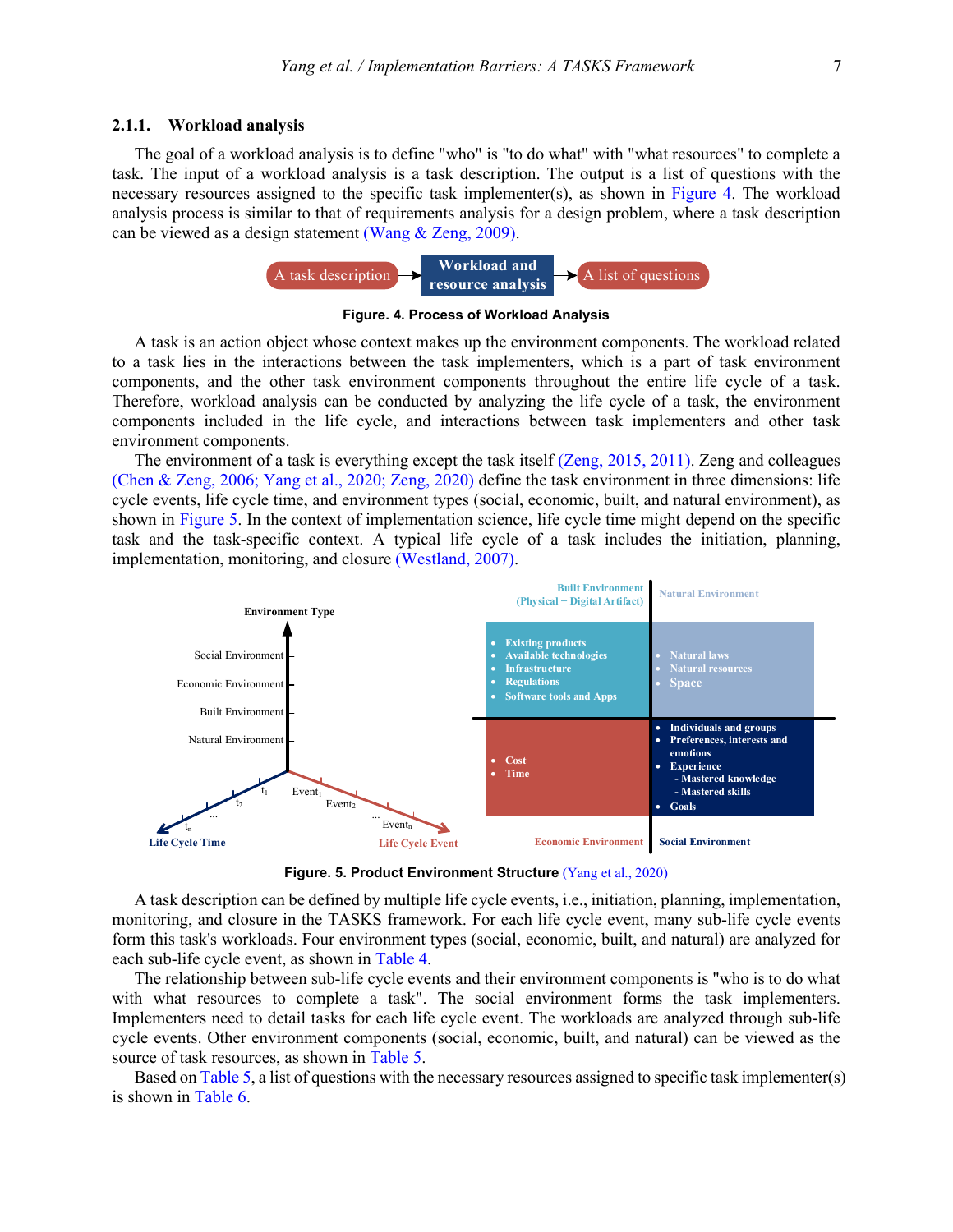<span id="page-7-0"></span>

| Life cycle     | Sub life cycle events | <b>Environment components</b> |
|----------------|-----------------------|-------------------------------|
|                |                       | Social environment            |
|                | Event 1               | Economic environment          |
|                |                       | Built environment             |
| Initiation     |                       | Natural environment           |
|                | $\ddot{\cdot}$        |                               |
|                | Event n               |                               |
|                |                       | Social environment            |
|                | Event 1               | Economic environment          |
| Planning       |                       | Built environment             |
|                |                       | Natural environment           |
|                | $\vdots$              |                               |
|                | Event n               |                               |
|                |                       | Social environment            |
|                | Event 1               | Economic environment          |
|                |                       | Built environment             |
| Implementation |                       | Natural environment           |
|                | $\colon$              |                               |
|                | Event n               |                               |
|                |                       | Social environment            |
|                | Event 1               | Economic environment          |
| Monitoring     |                       | Built environment             |
|                |                       | Natural environment           |
|                | ÷                     |                               |
|                | Event n               |                               |
|                |                       | Social environment            |
|                | Event 1               | Economic environment          |
| Closure        |                       | Built environment             |
|                |                       | Natural environment           |
|                |                       |                               |
|                | Event n               |                               |

| Table 4 An Example for Task Environment Components |  |  |
|----------------------------------------------------|--|--|
|----------------------------------------------------|--|--|

<span id="page-7-1"></span>

| Task life cycle  | Initiation       | Planning | Implementation                                  | Monitoring   | Closure |
|------------------|------------------|----------|-------------------------------------------------|--------------|---------|
| Implementer      |                  |          | Who                                             |              |         |
| <b>Resources</b> |                  |          | <b>Utilities</b>                                |              |         |
| Workload         |                  |          | Verb-Noun phrase                                |              |         |
|                  |                  |          | Table 6. A Workload for Implementers: Questions |              |         |
|                  | Workload         |          | <b>Ouestions</b>                                | Implementers |         |
|                  | Verb-Noun phrase |          | 5W1H                                            | Who          |         |

# <span id="page-7-2"></span>**2.1.2. Skills and Knowledge analysis**

Skills and knowledge analysis is the second step in identifying ideal TASKS components, collecting the necessary and sufficient information about each piece of workload. The analysis input is the workload and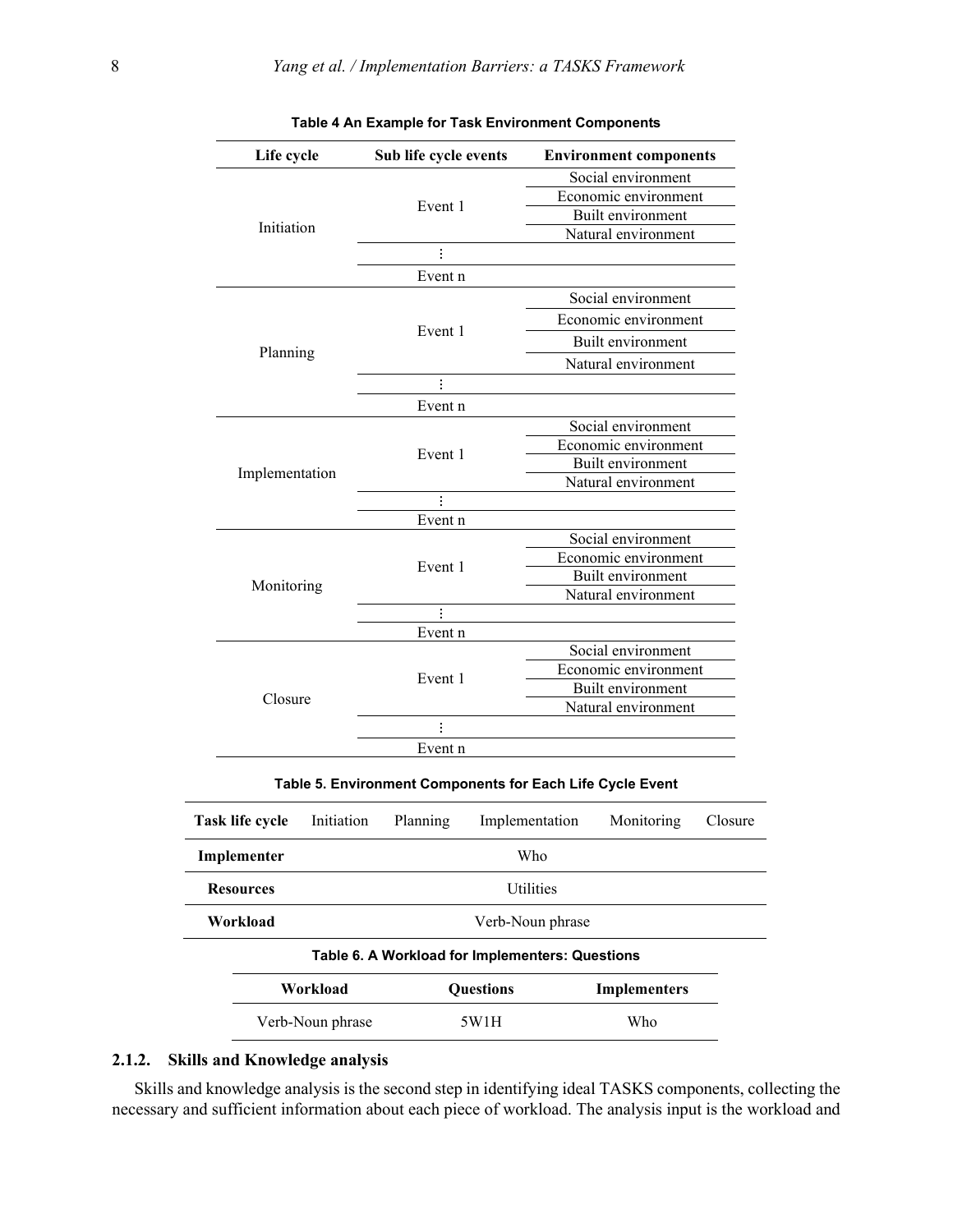related questions, whereas the output is the ideal skills and knowledge required to tackle the workload by answering the questions.

In the TASKS framework, task, skills, and knowledge are interdependent. One way to investigate the relationships between task, skills and knowledge is to use logic, where skills are the way of reasoning. The task can be considered as the minor premise, and knowledge is the major premise of logical reasoning. Reasoning is the process of using existing knowledge to conclude, make predictions, or construct explanations. There are four types of reasoning [\(Zeng & Cheng, 1991\):](#page-12-11) 1) deductive logic that starts with the assertion of a general rule; 2) inductive logic that begins with observations; 3) abductive logic that begins with an incomplete set of observations, and 4) recursive logic that combines deductive logic, inductive logic, and abductive logic. As a result, four different types of tasks (summarized in [Table 7\)](#page-8-0) can be defined according to the four types of logic: deduction, induction, abduction, and recursion (Zeng & Cheng, 1991). Deduction defines prediction tasks, which aim to predict the future based on the information provided in the task description and the existing knowledge. Induction defines generalization tasks, which aim to develop new knowledge from known evidence or collected knowledge. Abduction defines diagnosis tasks, which focus on finding causes from given effects by applying the proper knowledge. Finally, recursion defines the design task related to situations where the task goals, knowledge, and task solutions are interdependently evolving. Therefore, ideal skills and knowledge can be assigned to specific questions, as shown i[n Table 8.](#page-8-1)

<span id="page-8-0"></span>

| <b>Task type</b>                           | <b>Skills</b>                                      |         | <b>Known knowledge</b>             | <b>Required knowledge</b>          |  |
|--------------------------------------------|----------------------------------------------------|---------|------------------------------------|------------------------------------|--|
| Prediction<br>(Deductive)                  | p(T)<br>For a T, $p(T) \rightarrow q(T)$<br>q(T)   |         | <i>T</i> , $p$ , $p \rightarrow q$ | q                                  |  |
| Generalization<br>(Inductive)              | p(T)<br>For a T, $q(T)$<br>$p(T) \rightarrow q(T)$ |         | T, p, q                            | $p \rightarrow q$                  |  |
| Diagnosis<br>(Abductive)                   | q(T)<br>For a T, $p(T) \rightarrow q(T)$<br>p(T)   |         | T, q, $p \rightarrow q$            | $\boldsymbol{p}$                   |  |
| Design<br>(Recursive)                      | q(T)<br>Find a T, $p(T) \rightarrow q(T)$<br>p(T)  |         | q                                  | <i>T</i> , $p$ , $p \rightarrow q$ |  |
| Table 8. Skills and Knowledge to Questions |                                                    |         |                                    |                                    |  |
|                                            |                                                    |         |                                    | <b>Required resources</b>          |  |
| Workload                                   | <b>Questions</b><br>Task type                      |         | <b>Skills</b>                      | Knowledge                          |  |
| Verb-Noun phrase                           | 5W1H                                               | Table 7 | Cognitive and<br>affective skills  | Domain knowledge                   |  |

# <span id="page-8-1"></span>**2.2. Modelling implementer's mental capability**

The second step to identify implementation barriers is to model the implementer's actual mental capability to complete the implementation task. The outcome of this step is the workload perceived by the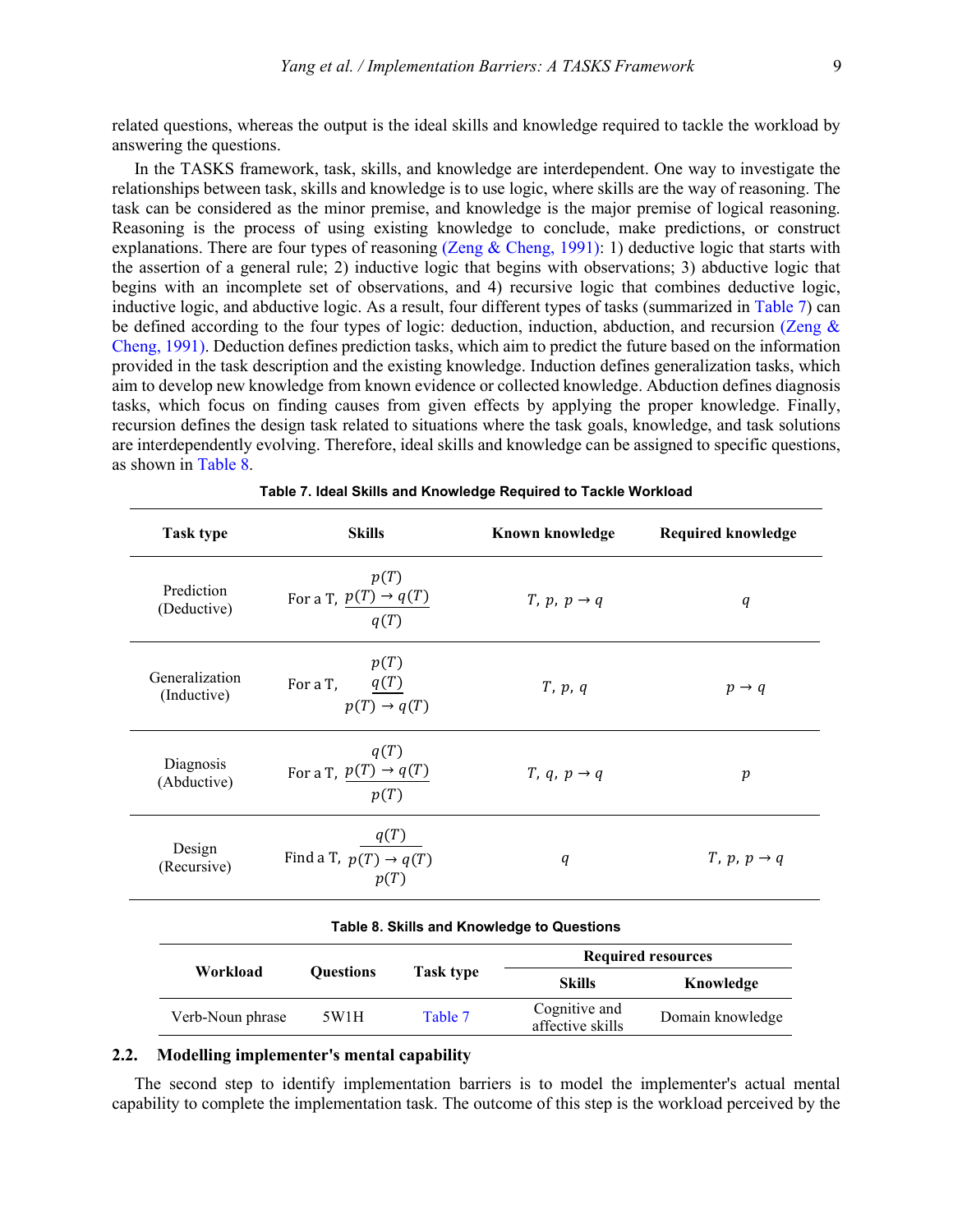implementer and available resources, together with the implementer's affect, skills, and knowledge. The fundamental problem for good modelling of implementer's mental capability is to extract a structured model from often unstructured implementer's behaviour data. This problem can be solved in a tEEG framework proposed by Zeng's group [\(Feng & Yong, 2009; Jia & Zeng, 2021; Zhao et al., 2020\).](#page-11-10)

As such, an implementer's TASKS components can be identified following three steps: data acquisition, data segmentation and coding, and data analysis, as shown in [Figure 6.](#page-9-0) Data acquisition aims to acquire the data related to the implementer's task. Data segmentation and coding aim to structure the unorganized data and quantify the qualitative data. This type of data analysis aims to model the implementer's mental capability related to a given task.



**Figure. 6. Process to Model Implementer's Mental Capability**

# <span id="page-9-0"></span>**2.3. Detecting of implementation barriers**

The detection of implementation barriers is to detect the four categories of barriers [\(Table 1\)](#page-3-1) related to a task workload. The input are the ideal and actual TASKS components. The output is knowledge barriers, logic barriers, emotion barriers, and resources barriers, which are gaps between the ideal and actual TASKS components. The process of detecting implementation barriers is shown in [Figure 7.](#page-9-1)



<span id="page-9-1"></span>**Figure. 7. Process of Detecting Implementation Barriers**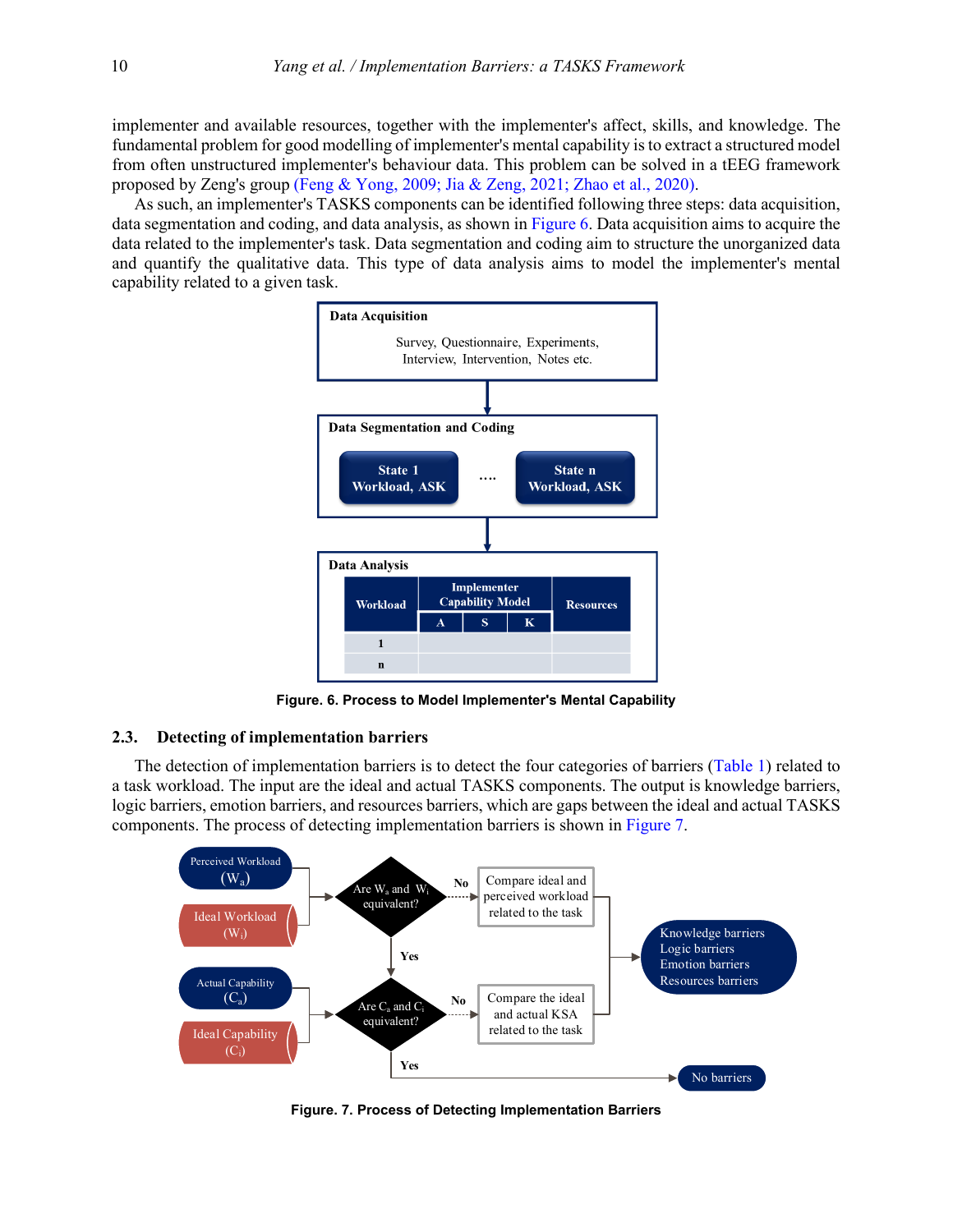# <span id="page-10-4"></span>**3. Summary**

We propose and define the TASKS framework for implementation science to detect implementation barriers and classify them into four categories: 1) emotion barriers, 2) logic barriers, 3) knowledge barriers, and 4) resources barriers. The TASKS framework is founded on the mental stress-mental effort model. The TASKS framework is 1) a deductive theory-based framework for effectively and efficiently identifying implementation barriers; 2) a holistic framework that is constituted by workload, affect, skills, knowledge, and resources for task implementers; and 3) a proactive framework that naturally integrates task requirements within the implementation process. The TASKS framework consists of three steps: 1) identifying the ideal TASKS components, 2) modelling implementer's mental capability, and 3) detecting implementation barriers.

Though the conventional inductive evidence-based approach could reveal implementation barriers through rich qualitative and quantitative behaviour data related to a task implementation, the deductive theory-based approach can model complex real-world behaviours using only a few primitive concepts defined in the TASKS framework. Thus, this framework is promising in detecting causes that lead to success or failure in task implementation with the support of a minimum amount of data. The future work includes developing methods to overcome barriers and applying the TASKS framework to various disciplines.

# **Acknowledgments**

The research presented in this paper has been supported by NSERC to YZ's Canada Research Chair program, Discovery Grant research program, Collaborative Research and Development projects and NSERC Engineering Design Chairs program.

# **References**

<span id="page-10-0"></span>Albers, B., Shlonsky, A., & Mildon, R. (2020). *Implementation Science 3.0*. Springer Nature.

- <span id="page-10-1"></span>Ali, S., Uppal, M. A., & Gulliver, S. R. (2018). A Conceptual Framework Highlighting E-Learning Implementation Barriers. *Information Technology and People*, *31*(1), 156–180. https://doi.org/10.1108/ITP-10-2016-0246
- <span id="page-10-6"></span>Atkins, L., Francis, J., Islam, R., O'Connor, D., Patey, A., Ivers, N., Foy, R., Duncan, E. M., Colquhoun, H., Grimshaw, J. M., Lawton, R., & Michie, S. (2017). A guide to Using the Theoretical Domains Framework of Behaviour Change to Investigate Implementation Problems. *Implementation Science*, *12*(1), 1–19. https://doi.org/10.1186/s13012-017-0605-9
- <span id="page-10-3"></span>Bach-Mortensen, A. M., Lange, B. C. L., & Montgomery, P. (2018). Barriers and Facilitators to Implementing Evidence-Based Interventions among Third Sector Organisations: A Systematic Review. *Implementation Science*, *13*(1), 1–19. https://doi.org/10.1186/s13012-018-0789-7
- Berge, Z. L. (2013). Barriers to communication in distance education. *Turkish Online Journal of Distance Education*, *14*(1), 374–388. https://doi.org/10.17718/tojde.66881
- <span id="page-10-2"></span>Bianchini, A., Rossi, J., & Pellegrini, M. (2019). Overcoming the main barriers of circular economy implementation through a new visualization tool for circular business models. *Sustainability (Switzerland)*, *11*(23). https://doi.org/10.3390/su11236614
- <span id="page-10-5"></span>Cane, J., O'Connor, D., & Michie, S. (2012). Validation of the theoretical domains framework for use in behaviour change and implementation research. *Implementation Science*, *7*(1), 1–17. https://doi.org/10.1186/1748-5908-7-37
- <span id="page-10-8"></span>Chen, Z., & Zeng, Y. (2006). Classification of Product Requirements Based on Product Environment. *Concurrent Engineering*, *14*(3), 219–230. https://doi.org/10.1177/1063293X06068389
- <span id="page-10-7"></span>Cochrane, L. J., Olson, C. A., Murray, S., Dupuis, M., Tooman, T., & Hayes, S. (2007). Gaps Between Knowing and Doing: Understanding and Assessing the Barriers to Optimal Health Care. *Journal of Continuing Education in the Health Professions*, *28*(3), 9. https://doi.org/10.1002/chp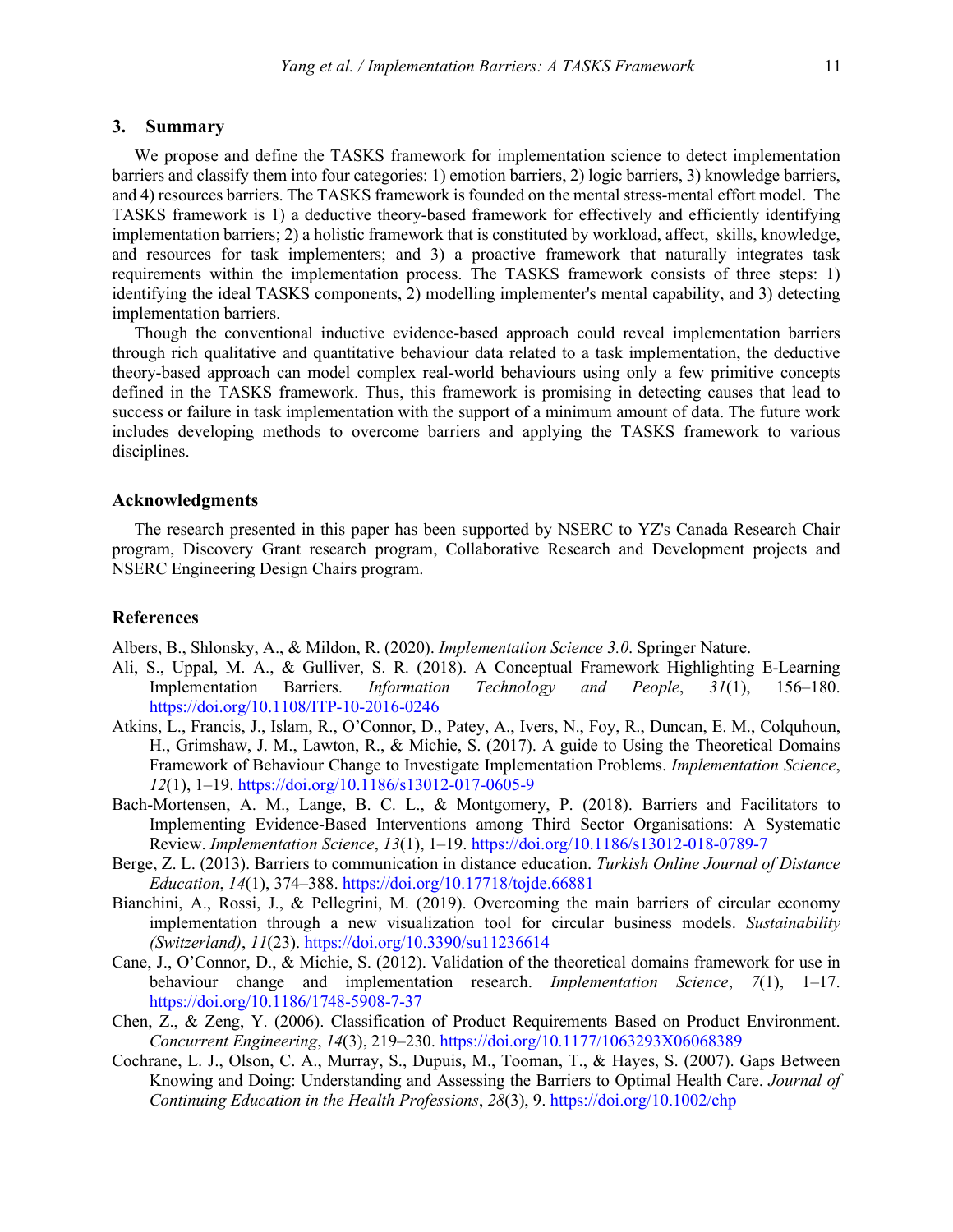- <span id="page-11-7"></span>Damschroder, L. J., Aron, D. C., Keith, R. E., Kirsh, S. R., Alexander, J. A., & Lowery, J. C. (2009). Fostering implementation of health services research findings into practice: A consolidated framework for advancing implementation science. *Implementation Science*, *4*(1). https://doi.org/10.1186/1748-5908-4-50
- Feng, D., & Yong, Z. (2009). Validation of Environment-Based Design (EBD) through Protocol Analysis<br>Experiment. International Conference on Engineering Design, August, 423–434. Experiment. *International Conference on Engineering Design*, *August*, 423–434. https://www.designsociety.org/publication/28551/
- <span id="page-11-9"></span>Fischer, F., Lange, K., Klose, K., Greiner, W., & Kraemer, A. (2016). Barriers and Strategies in Guideline Implementation—A Scoping Review. *Healthcare*, *4*(3), 36. https://doi.org/10.3390/healthcare4030036
- <span id="page-11-5"></span>Flammer, A. (1981). Towards a Theory of Question Asking. *Psychological Research*, 407–420.
- <span id="page-11-10"></span>Jia, W., & Zeng, Y. (2021). EEG Signals Respond Differently to Idea Generation , Idea Evolution and Evaluation in a Loosely Controlled Creativity Experiment. *Scientific Reports*, 1–20. https://doi.org/10.1038/s41598-021-81655-0
- Karji, A., Namian, M., & Tafazzoli, M. (2020). Identifying the key barriers to promote sustainable construction in the United States: A principal component analysis. *Sustainability (Switzerland)*, *12*(12). https://doi.org/10.3390/su12125088
- Kirchherr, J., Piscicelli, L., Bour, R., Kostense-Smit, E., Muller, J., Huibrechtse-Truijens, A., & Hekkert, M. (2018). Barriers to the Circular Economy: Evidence From the European Union (EU). *Ecological Economics*, *150*(January 2019), 264–272. https://doi.org/10.1016/j.ecolecon.2018.04.028
- <span id="page-11-6"></span>Koch, J., & Sauer, J. (2010). A Task-Driven Approach on Agile Knowledge Transfer. In *Agility Across Time and Space* (pp. 311–319). Springer. 10.1007/978-3-642-12442-6\_21
- <span id="page-11-8"></span>Lawrence, K., Ramsey, A., Baumann, A., & Proctor, E. (2016). Dissemination & Implementation Barriers & Facilitators. In *Eight Toolkits Related to Dissemination and Implementation.* [https://DIRC-](https://cpb-us-w2.wpmucdn.com/sites.wustl.edu/dist/6/786/files/2017/08/DIRC-BarriersFacilitators_Toolkit-1gc9m0a.pdf)[BarriersFacilitators\\_Toolkit](https://cpb-us-w2.wpmucdn.com/sites.wustl.edu/dist/6/786/files/2017/08/DIRC-BarriersFacilitators_Toolkit-1gc9m0a.pdf)
- <span id="page-11-4"></span>Locke, E. A., Saari, L. M., Shaw, K. N., & Latham, G. P. (1981). Goal Setting and Task Performance : 1969-1980. *Psychological Bulletin*, *90*(I), 125–152.
- Michie, S., Johnston, M., Abraham, C., Lawton, R., Parker, D., & Walker, A. (2005). Making psychological theory useful for implementing evidence based practice: A consensus approach. *Quality and Safety in Health Care*, *14*(1), 26–33. https://doi.org/10.1136/qshc.2004.011155
- Michie, S., van Stralen, M. M., & West, R. (2011). The behaviour change wheel: A new method for characterising and designing behaviour change interventions. *Implementation Science*, *6*(1). https://doi.org/10.1186/1748-5908-6-42
- Milic Babic, M., & Dowling, M. (2015). Social Support, the Presence of Barriers and Ideas for the Future from Students with Disabilities in the Higher Education System in Croatia. In *Disability and Society* (Vol. 30, Issue 4, pp. 614–629). https://doi.org/10.1080/09687599.2015.1037949
- <span id="page-11-0"></span>Murray, J. A. H. (1971). *The compact edition of the Oxford English dictionary.* Oxford University Press.
- <span id="page-11-1"></span>Nelson, N., Brindescu, C., McKee, S., Sarma, A., & Dig, D. (2019). The Life-Cycle of Merge Conflicts: Processes, Barriers, and Strategies. In *Empirical Software Engineering* (Vol. 24, Issue 5). Empirical Software Engineering. https://doi.org/10.1007/s10664-018-9674-x
- <span id="page-11-3"></span>Nguyen, T. A., & Zeng, Y. (2012). A Theoretical Model of Design Creativity: Nonlinear Design Dynamics and Mental Stress-Creativity Relation. *Journal of Integrated Design & Process Science*, *16*(3), 65– 88. https://doi.org/10.3233/jid-2012-0007
- Nguyen, T. A., & Zeng, Y. (2017). A Theoretical Model of Design Fixation. *International Journal of Design Creativity and Innovation*, *5*(3–4), 185–204. https://doi.org/10.1080/21650349.2016.1207566
- <span id="page-11-2"></span>Oliva, F. L., & Kotabe, M. (2019). Barriers, Practices, Methods and Knowledge Management Tools in Startups. *Journal of Knowledge Management*, *23*(9), 1838–1856. https://doi.org/10.1108/JKM-06- 2018-0361
- Othman, I., Kineber, A. F., Oke, A. E., Zayed, T., & Buniya, M. K. (2021). Barriers of Value Management Implementation for Building Projects in Egyptian Construction Industry. *Ain Shams Engineering Journal*, *12*(1), 21–30. https://doi.org/10.1016/j.asej.2020.08.004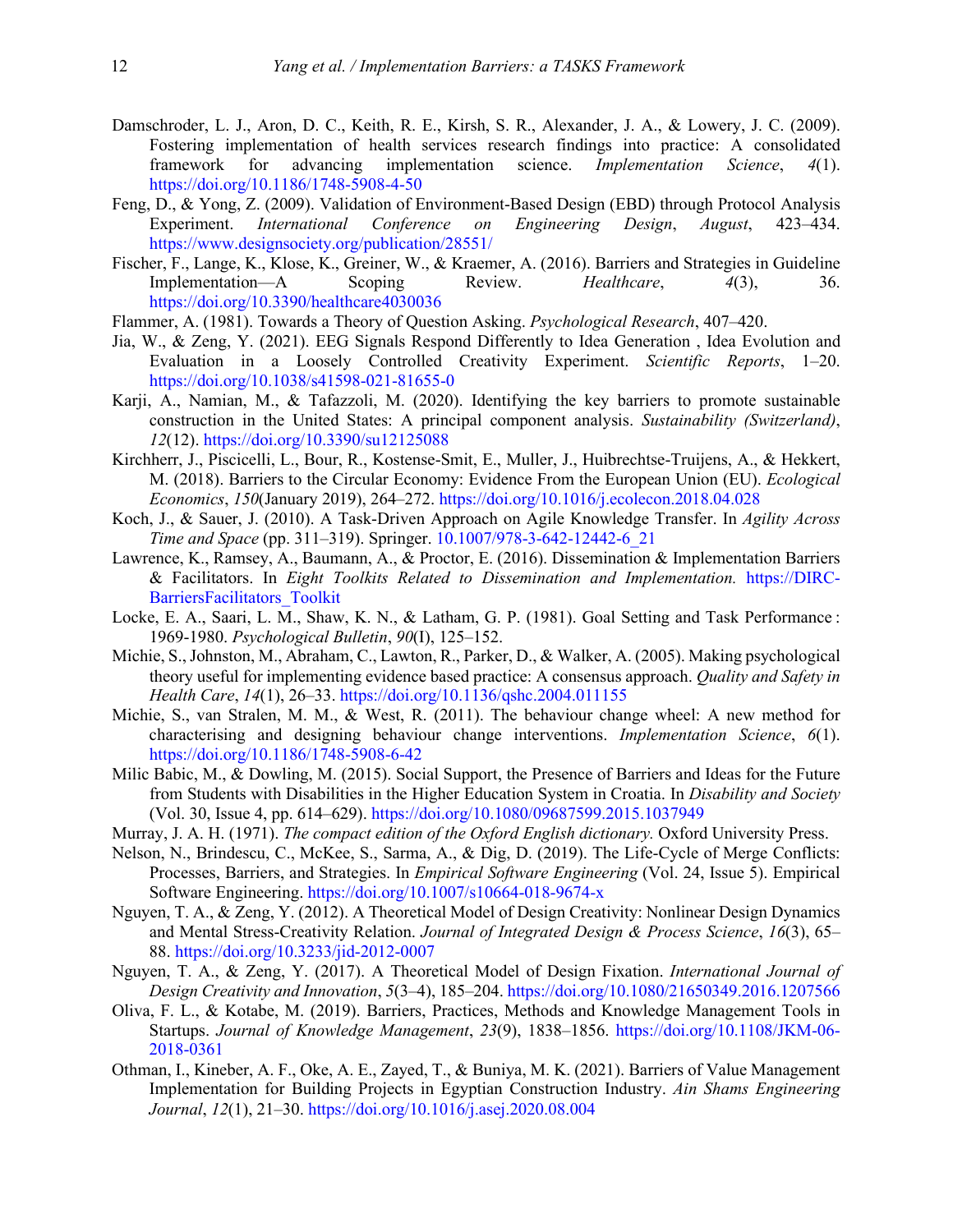- <span id="page-12-0"></span>Peters, D. H., Adam, T., Alonge, O., Agyepong, I. A., & Tran, N. (2013). Implementation Research: What It Is and How To Do It. *British Journal of Sports Medicine*, *48*(8), 731–736. https://doi.org/10.1136/bmj.f6753
- <span id="page-12-6"></span>Rosenstock, I. M., Strecher, V. J., & Becker, M. H. (1988). Social Learning Theory and the Health Belief Model. *Health Education Quarterly*, *15*(2), 175–183. https://doi.org/10.22495/cocv13i3c2p11
- <span id="page-12-5"></span>USAID. (2014). *Implementation Barriers* (Issue July).
- <span id="page-12-3"></span>Vale, R. D. (2013). The Value of Asking Questions. *Molecular Biology of the Cell*, *24*(6), 680–682. https://doi.org/10.1091/mbc.E12-09-0660
- Vassallo, C., Palomba, F., & Gall, H. C. (2018). Continuous Refactoring in CI: A Preliminary Study on the Perceived Advantages and Barriers. *Proceedings - 2018 IEEE International Conference on Software Maintenance and Evolution, ICSME 2018*, 564–568. https://doi.org/10.1109/ICSME.2018.00068
- Waltz, T. J., Powell, B. J., Fernández, M. E., Abadie, B., & Damschroder, L. J. (2019). Choosing Implementation Strategies to Address Contextual Barriers: Diversity in Recommendations and Future Directions. *Implementation Science*, *14*(1), 1–15. https://doi.org/10.1186/s13012-019-0892-4
- <span id="page-12-4"></span>Wan, T. T. H. (2021). Predictive Analytics for the KMAP-O Model in Design and Evaluation of Diabetes Care Management Research. *Health Services Research and Managerial Epidemiology*, *8*, 1–4. https://doi.org/10.1177/23333928211023220
- Wan, T. T. H., Terry, A., McKee, B., & Kattan, W. (2017). KMAP-O Framework for Care Management Research of Patients With Type 2 Diabetes. *World J Diabetes*, *8*(4), 165–171. DOI: [10.4239/wjd.v8.i4.165](https://dx.doi.org/10.4239/wjd.v8.i4.165)
- <span id="page-12-7"></span>Wang, M., & Zeng, Y. (2009). Asking the Right Questions to Elicit Product Requirements. *International Journal of Computer Integrated Manufacturing*, *22*(4), 283–298. https://doi.org/10.1080/09511920802232902
- <span id="page-12-9"></span>Westland, J. (2007). *The Project Management Life Cycle: A Complete Step-by-step Methodology for Initiating Planning Executing and Closing the Project*. Kogan Page Publishers.
- <span id="page-12-10"></span>Yang, J., Zeng, Y., Ekwaro-Osire, S., Nispel, A., & Ge, H. (2020). Environment-Based Life Cycle Decomposition (eLCD): Adaptation of EBD to Sustainable Design. *Journal of Integrated Design & Process Science*, *24*, 33.
- <span id="page-12-1"></span>Yerkes, R. M., & Dodson, J. D. (1908). Classics in the History of Psychology An Internet Resource Developed by the Relation of Strength of Stimulus to Rapidity of Habit-Formation. *Journal of Comparative Neurology and Psychology*, *18*, 459–482. http://psychclassics.yorku.ca/Yerkes/Law/
- <span id="page-12-8"></span>Zeng, Y. (2015). Environment-Based Design (EBD): A Methodology for Transdisciplinary Design. *Journal of Integrated Design and Process Science*, *19*(1), 5–24. https://doi.org/10.3233/jid-2015-0004
- Zeng, Y. (2020). Environment : the First Thing to Look at in Conceptual Design. *Journal of Integrated Design & Process Science*, 1–25. https://doi.org/10.3233/jid-200005
- Zeng, Y. (2011). Environment-Based Design (EBD). *ASME 2011 International Design Engineering Technical Conferences and Computers and Information in Engineering Conference*, 237–250. https://doi.org/10.1115/DETC2011-48263
- <span id="page-12-11"></span>Zeng, Y., & Cheng, G. (1991). On the Logic of Design. *Design Studies*, *12*(3), 137–141. https://doi.org/10.1016/0142-694X(91)90022-O
- Zhao, M., Jia, W., Yang, D., & Nguyen, P. (2020). A tEEG Framework for Studying Designer's Cognitive and Affective States. *Design Science*, *6*(e29), 47. https://doi.org/10.1017/dsj.2020.28
- <span id="page-12-2"></span>Zoller, U., University-oranim, H., Movement, K., & Tivon, P. O. K. (1987). The Fostering of Question-Asking Capability. *Journal of Chemical Education*, *64*(6), 510–512.